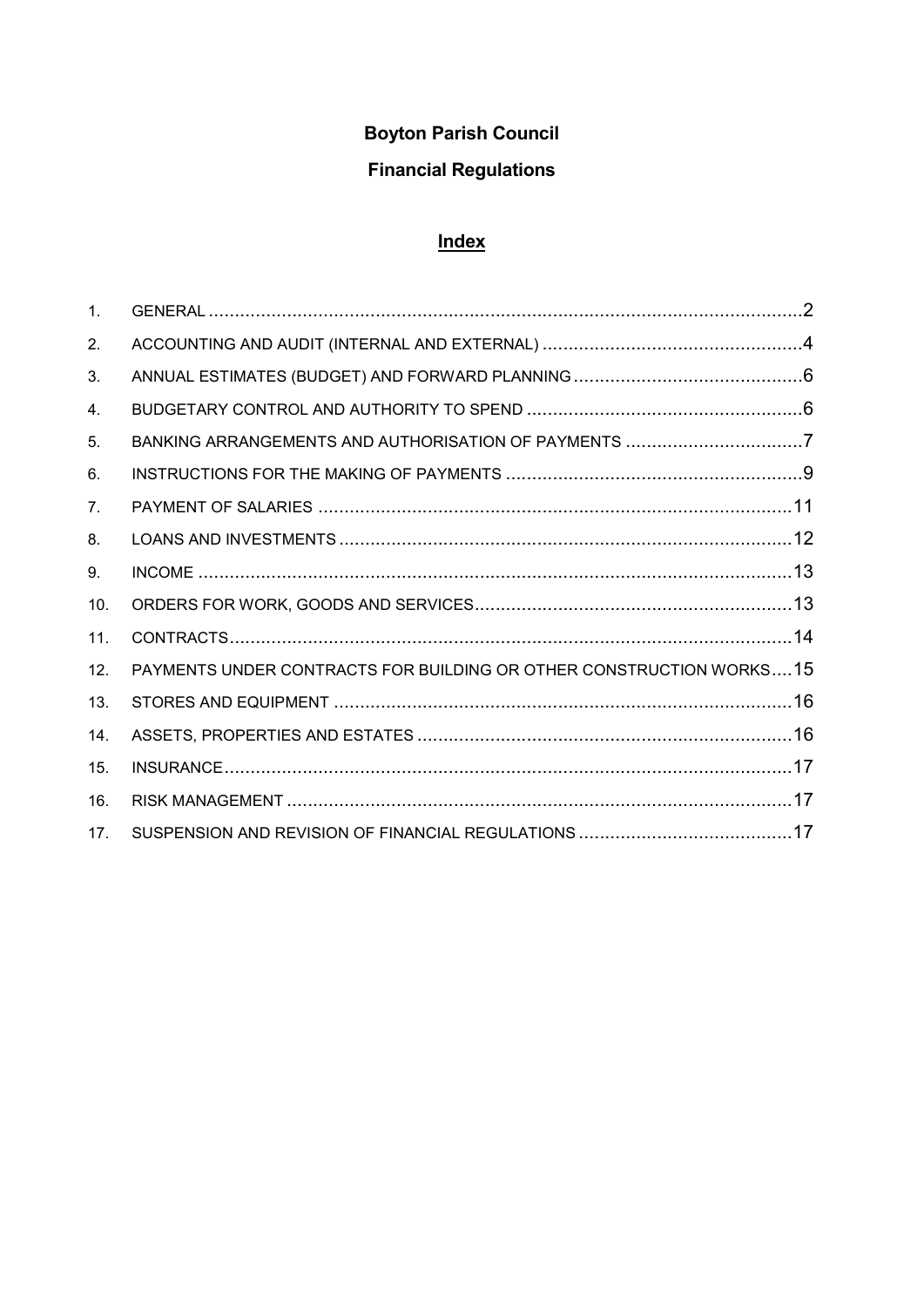#### These Financial Regulations were adopted by the Council at its Meeting held on 5<sup>th</sup> September 2016

## 1. GENERAL

- 1.1. These financial regulations govern the conduct of financial management by the council and may only be amended or varied by resolution of the council. Financial regulations are one of the council's three governing policy documents providing procedural guidance for members and officers. Financial regulations must be observed in conjunction with the council's standing orders and any individual financial regulations relating to contracts.
- 1.2. The council is responsible in law for ensuring that its financial management is adequate and effective and that the council has a sound system of internal control which facilitates the effective exercise of the council's functions, including arrangements for the management of risk.
- 1.3. The council's accounting control systems must include measures:
	- for the timely production of accounts;
	- that provide for the safe and efficient safeguarding of public money;
	- to prevent and detect inaccuracy and fraud; and
	- identifying the duties of officers.
- 1.4. These financial regulations demonstrate how the council meets these responsibilities and requirements.
- 1.5. At least once a year, prior to approving the Annual Governance Statement, the council must review the effectiveness of its system of internal control which shall be in accordance with proper practices.
- 1.6. Deliberate or wilful breach of these Regulations by an employee may give rise to disciplinary proceedings.
- 1.7. Members of Council are expected to follow the instructions within these Regulations and not to entice employees to breach them. Failure to follow instructions within these Regulations brings the office of councillor into disrepute.
- 1.8. The Responsible Financial Officer (RFO) holds a statutory office to be appointed by the council. The Clerk has been appointed as RFO for this council and these regulations will apply accordingly.
- 1.9. The RFO;
	- acts under the policy direction of the council;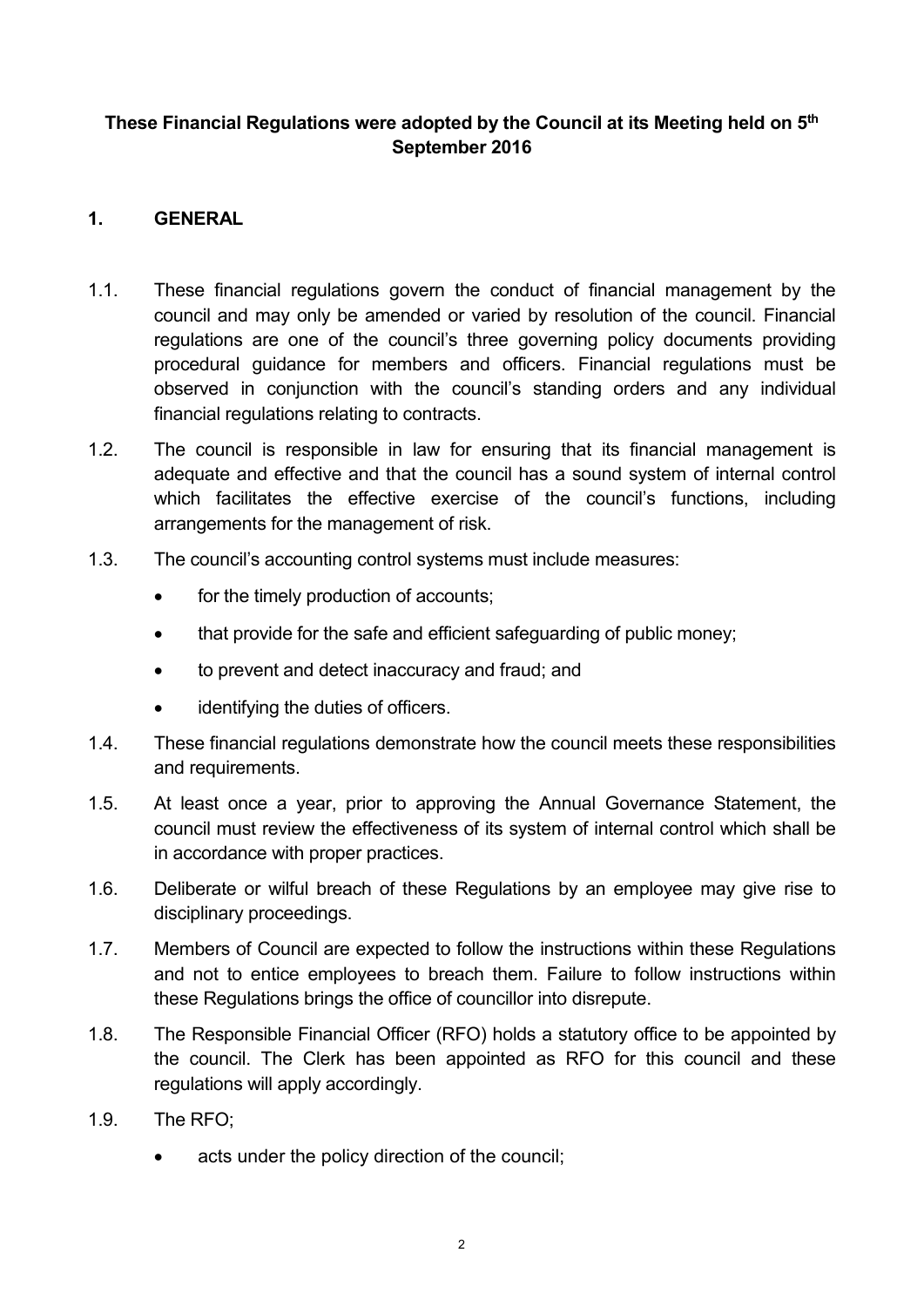- administers the council's financial affairs in accordance with all Acts, Regulations and proper practices;
- determines on behalf of the council its accounting records and accounting control systems;
- ensures the accounting control systems are observed;
- maintains the accounting records of the council up to date in accordance with proper practices;
- assists the council to secure economy, efficiency and effectiveness in the use of its resources; and
- produces financial management information as required by the council.
- 1.10. The accounting records determined by the RFO shall be sufficient to show and explain the council's transactions and to enable the RFO to ensure that any income and expenditure account and statement of balances, or record of receipts and payments and additional information, as the case may be, or management information prepared for the council from time to time comply with the Accounts and Audit Regulations.
- 1.11. The accounting records determined by the RFO shall in particular contain:
	- entries from day to day of all sums of money received and expended by the council and the matters to which the income and expenditure or receipts and payments account relate;
	- a record of the assets and liabilities of the council; and
	- wherever relevant, a record of the council's income and expenditure in relation to claims made, or to be made, for any contribution, grant or subsidy.
- 1.12. The accounting control systems determined by the RFO shall include:
	- procedures to ensure that the financial transactions of the council are recorded as soon as reasonably practicable and as accurately and reasonably as possible;
	- procedures to enable the prevention and detection of inaccuracies and fraud and the ability to reconstruct any lost records;
	- identification of the duties of officers dealing with financial transactions and division of responsibilities of those officers in relation to significant transactions;
	- procedures to ensure that uncollectable amounts, including any bad debts are not submitted to the council for approval to be written off except with the approval of the RFO and that the approvals are shown in the accounting records; and
	- measures to ensure that risk is properly managed.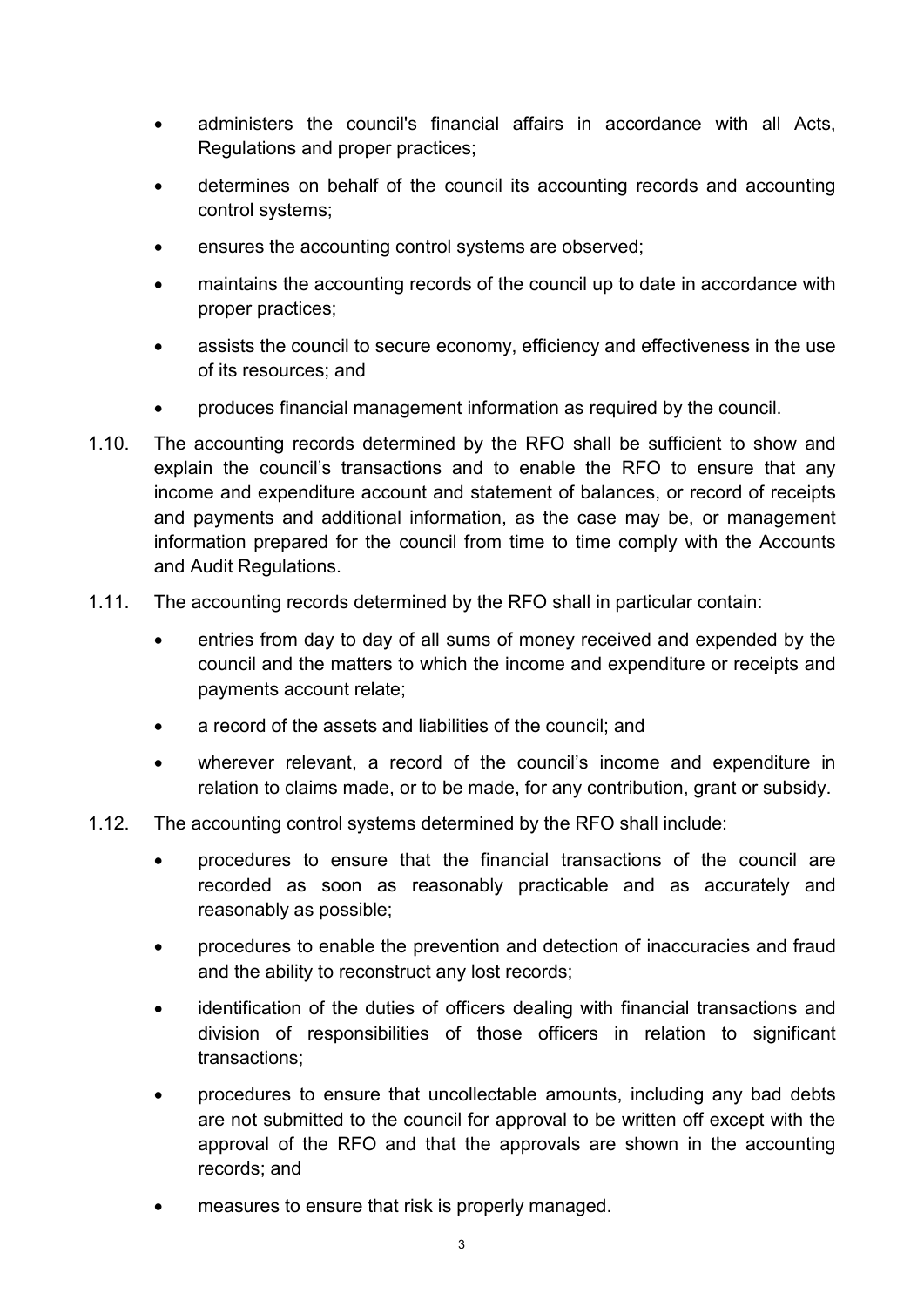- 1.13. The council is not empowered by these Regulations or otherwise to delegate certain specified decisions. In particular any decision regarding:
	- setting the final budget or the precept (council tax requirement);
	- approving accounting statements;
	- approving an annual governance statement;
	- borrowing;
	- writing off bad debts;
	- declaring eligibility for the General Power of Competence; and
	- addressing recommendations in any report from the internal or external auditors,

shall be a matter for the full council only.

- 1.14. In addition the council must:
	- determine and keep under regular review the bank mandate for all council bank accounts;
	- approve any grant or a single commitment in excess of £200; and
	- in respect of the annual salary for any employee have regard to recommendations about annual salaries of employees made by the relevant committee in accordance with its terms of reference.
- 1.15. In these financial regulations, references to the Accounts and Audit Regulations or 'the regulations' shall mean the regulations issued under the provisions of section 27 of the Audit Commission Act 1998, or any superseding legislation, and then in force unless otherwise specified.

In these financial regulations the term 'proper practice' or 'proper practices' shall refer to guidance issued in Governance and Accountability for Local Councils - a Practitioners' Guide (England) issued by the Joint Practitioners Advisory Group (JPAG), available from the websites of NALC and the Society for Local Council Clerks (SLCC).

## 2. ACCOUNTING AND AUDIT (INTERNAL AND EXTERNAL)

- 2.1. All accounting procedures and financial records of the council shall be determined by the RFO in accordance with the Accounts and Audit Regulations, appropriate guidance and proper practices.
- 2.2. On a regular basis, at least monthly, and at each financial year end, a member other than the Chairman or a cheque signatory shall be appointed to verify bank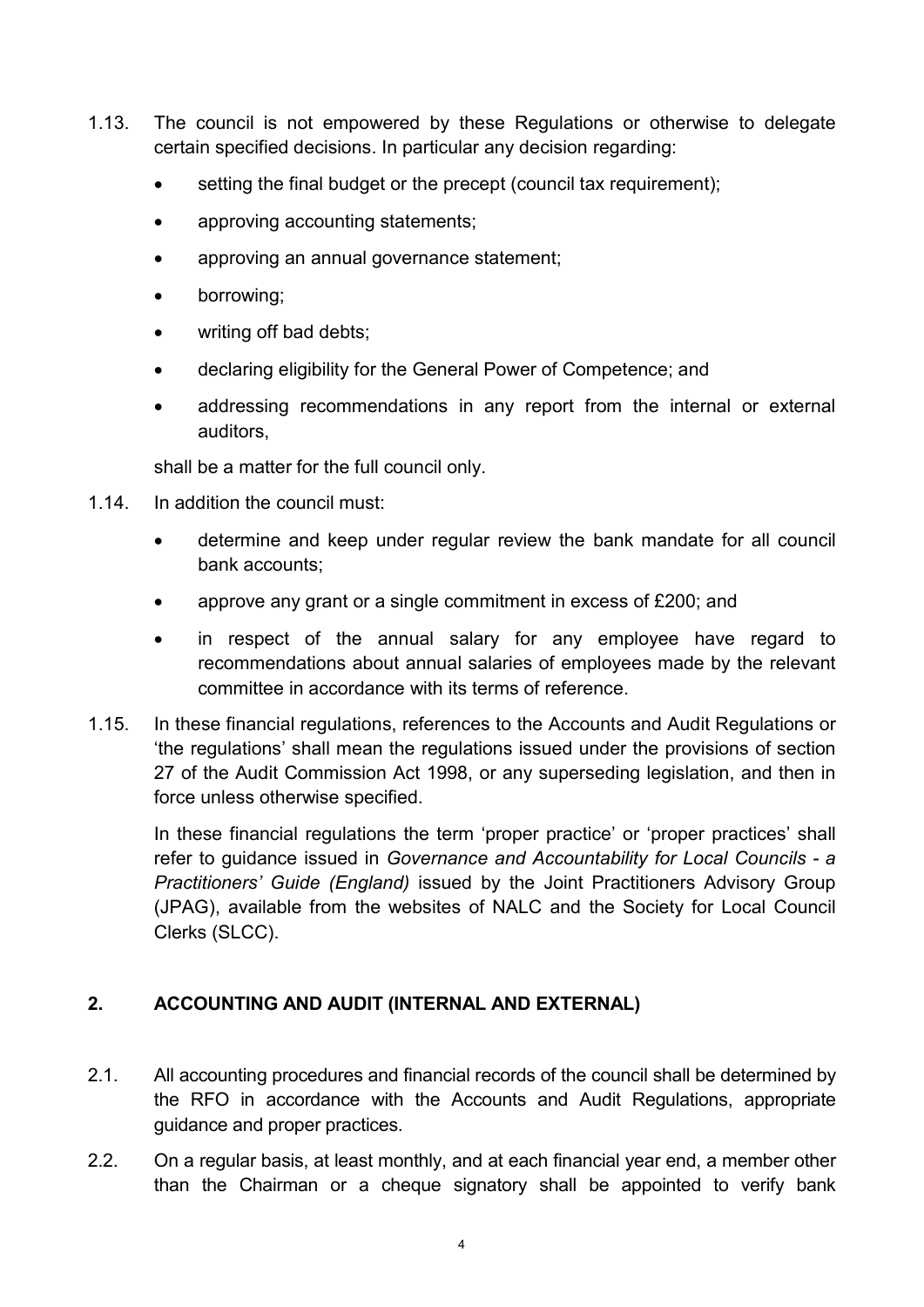reconciliations (for all accounts) produced by the RFO. The member shall sign the reconciliations and the original bank statements (or similar document) as evidence of verification. This activity shall on conclusion be reported, including any exceptions, to and noted by the council.

- 2.3. The RFO shall complete the annual statement of accounts, annual report, and any related documents of the council contained in the Annual Return (as specified in proper practices) as soon as practicable after the end of the financial year and having certified the accounts shall submit them and report thereon to the council within the timescales set by the Accounts and Audit Regulations.
- 2.4. The council shall ensure that there is an adequate and effective system of internal audit of its accounting records, and of its system of internal control in accordance with proper practices. Any officer or member of the council shall make available such documents and records as appear to the council to be necessary for the purpose of the audit and shall, as directed by the council, supply the RFO, internal auditor, or external auditor with such information and explanation as the council considers necessary for that purpose.
- 2.5. The internal auditor shall be appointed by and shall carry out the work in relation to internal controls required by the council in accordance with proper practices.
- 2.6. The internal auditor shall:
	- be competent and independent of the financial operations of the council;
	- report to council in writing, or in person, on a regular basis with a minimum of one annual written report during each financial year;
	- to demonstrate competence, objectivity and independence, be free from any actual or perceived conflicts of interest, including those arising from family relationships; and
	- have no involvement in the financial decision making, management or control of the council.
- 2.7. Internal or external auditors may not under any circumstances:
	- perform any operational duties for the council;
	- initiate or approve accounting transactions; or
	- direct the activities of any council employee, except to the extent that such employees have been appropriately assigned to assist the internal auditor.
- 2.8. For the avoidance of doubt, in relation to internal audit the terms 'independent' and 'independence' shall have the same meaning as is described in proper practices.
- 2.9. The RFO shall make arrangements for the exercise of electors' rights in relation to the accounts including the opportunity to inspect the accounts, books, and vouchers and display or publish any notices and statements of account required by Audit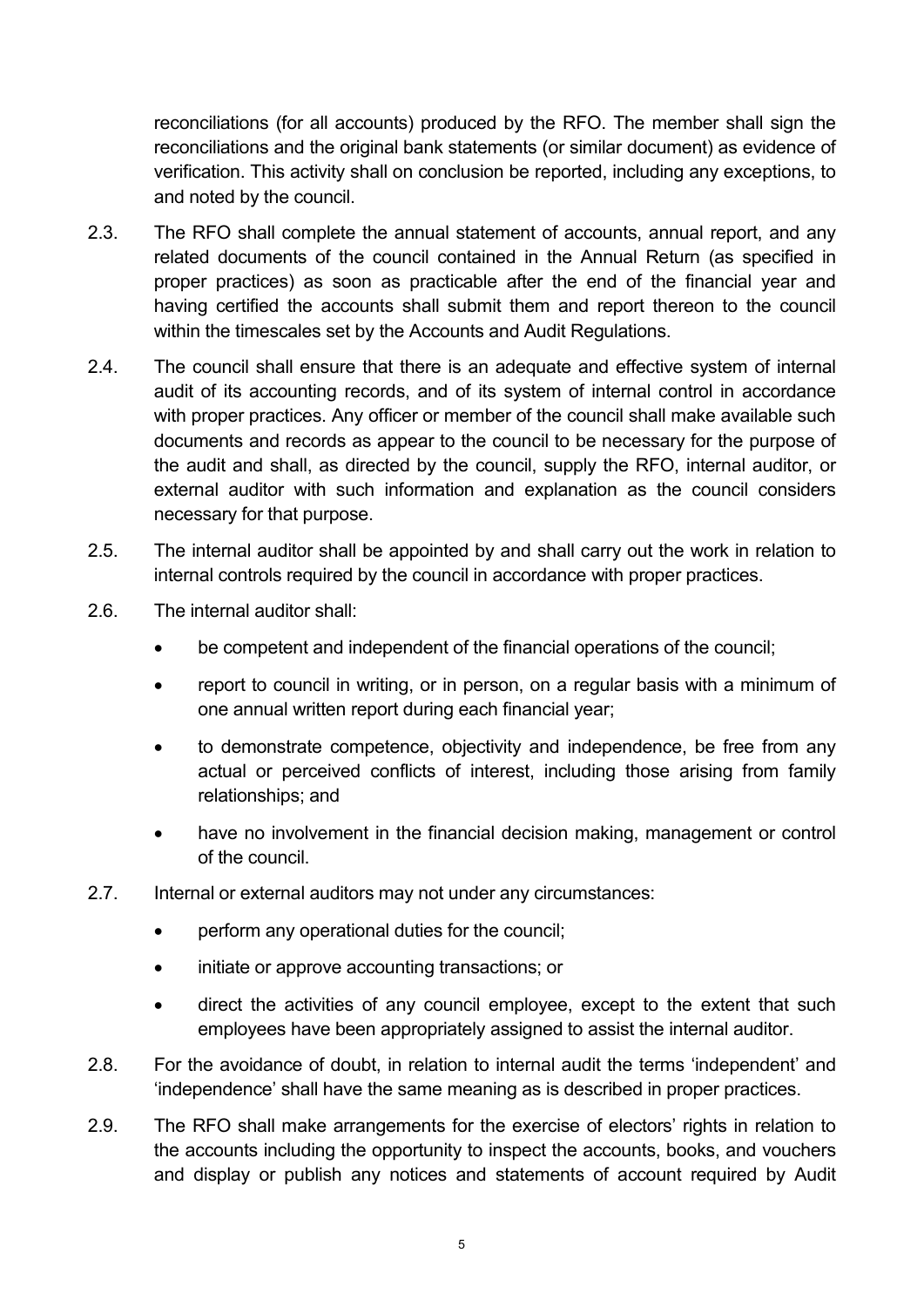Commission Act 1998, or any superseding legislation, and the Accounts and Audit Regulations.

2.10. The RFO shall, without undue delay, bring to the attention of all councillors any correspondence or report from internal or external auditors.

## 3. ANNUAL ESTIMATES (BUDGET) AND FORWARD PLANNING

- 3.1. The RFO must each year, by no later than November, prepare detailed estimates of all receipts and payments including the use of reserves and all sources of funding for the following financial year in the form of a budget to be considered by the council.
- 3.2. The council shall consider annual budget proposals in relation to the council's three year forecast of revenue and capital receipts and payments including recommendations for the use of reserves and sources of funding and update the forecast accordingly.
- 3.3. The council shall fix the precept (council tax requirement), and relevant basic amount of council tax to be levied for the ensuing financial year not later than by the end of January each year. The RFO shall issue the precept to the billing authority and shall supply each member with a copy of the approved annual budget.
- 3.4. The approved annual budget shall form the basis of financial control for the ensuing year.

## 4. BUDGETARY CONTROL AND AUTHORITY TO SPEND

- 4.1. Expenditure on revenue items may be authorised up to the amounts included for that class of expenditure in the approved budget. This authority is to be determined by:
	- the council for all items over £200;
	- a duly delegated committee of the council for items over £200; or
	- the Clerk, in conjunction with Chairman of Council or Chairman of the appropriate committee, for any items below £200.

Such authority is to be evidenced by a minute or by an authorisation slip duly signed by the Clerk, and where necessary also by the appropriate Chairman.

Contracts may not be disaggregated to avoid controls imposed by these regulations.

4.2. No expenditure may be authorised that will exceed the amount provided in the revenue budget for that class of expenditure other than by resolution of the council, or duly delegated committee. During the budget year and with the approval of council having considered fully the implications for public services, unspent and available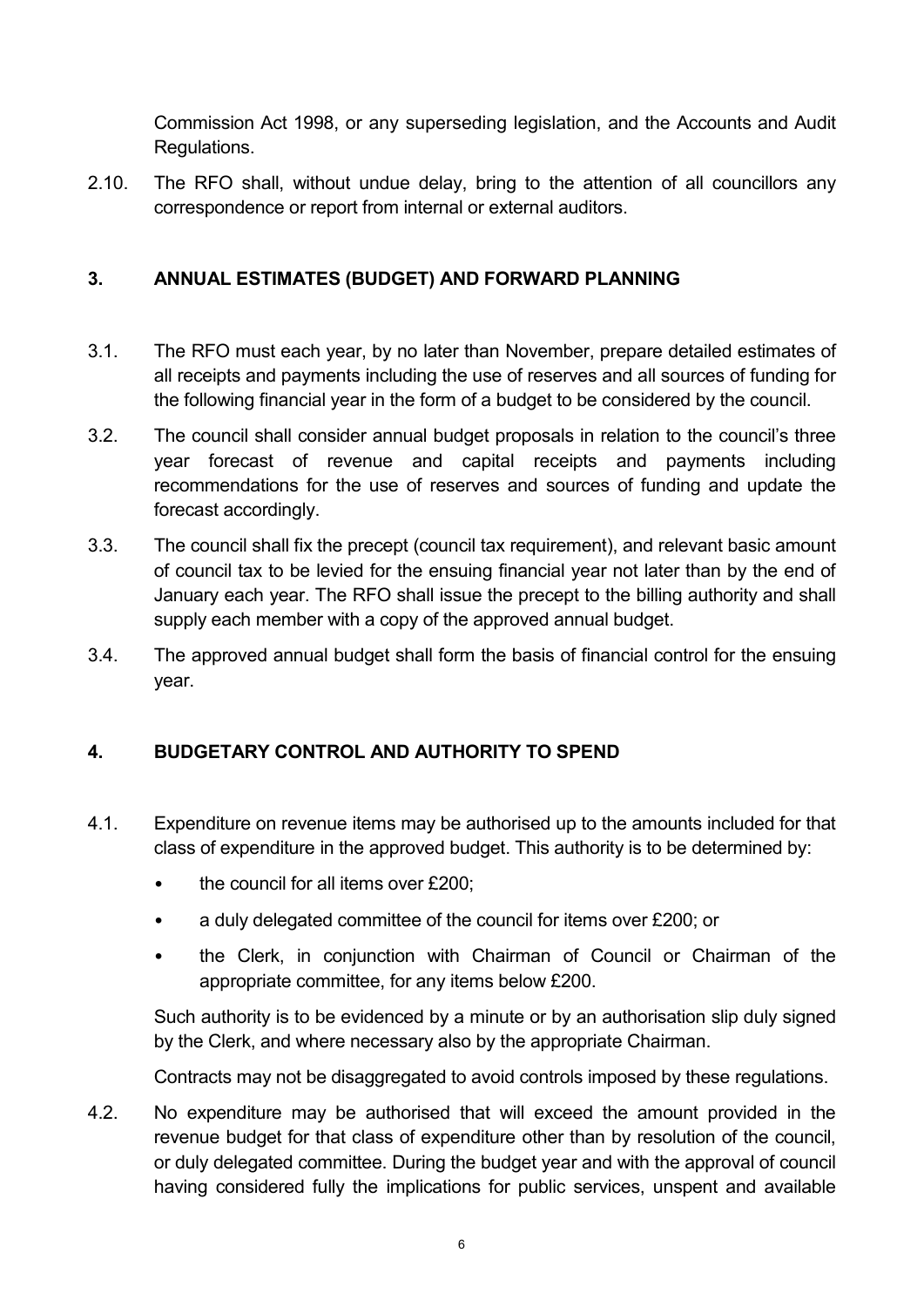amounts may be moved to other budget headings or to an earmarked reserve as appropriate ('virement').

- 4.3. Unspent provisions in the revenue or capital budgets for completed projects shall not be carried forward to a subsequent year.
- 4.4. The salary budget is to be reviewed at least annually in October for the following financial year and such review shall be evidenced by a hard copy schedule signed by the Clerk and the Chairman of Council. The RFO will inform committees of any changes impacting on their budget requirement for the coming year in good time.
- 4.5. In cases of extreme risk to the delivery of council services, the clerk may authorise revenue expenditure on behalf of the council which in the clerk's judgement it is necessary to carry out. Such expenditure includes repair, replacement or other work, whether or not there is any budgetary provision for the expenditure, subject to a limit of £200. The Clerk shall report such action to the chairman as soon as possible and to the council as soon as practicable thereafter.
- 4.6. No expenditure shall be authorised in relation to any capital project and no contract entered into or tender accepted involving capital expenditure unless the council is satisfied that the necessary funds are available and the requisite borrowing approval has been obtained.
- 4.7. All capital works shall be administered in accordance with the council's standing orders and financial regulations relating to contracts.
- 4.8. The RFO shall at each meeting provide the council with a statement of receipts and payments to date under each head of the budgets, comparing actual expenditure to the appropriate date against that planned as shown in the budget. These statements are to be prepared at least at the end of each financial quarter and shall show explanations of material variances. For this purpose "material" shall be in excess of £25 of the budget.
- 4.9. Changes in earmarked reserves shall be approved by council as part of the budgetary control process.

#### 5. BANKING ARRANGEMENTS AND AUTHORISATION OF PAYMENTS

- 5.1. The council's banking arrangements, including the bank mandate, shall be made by the RFO and approved by the council; banking arrangements may not be delegated to a committee. They shall be annually reviewed for safety and efficiency.
- 5.2. The RFO shall prepare a schedule of payments requiring authorisation, forming part of the Agenda for the Meeting and, together with the relevant invoices, present the schedule to council. The council shall review the schedule for compliance and, having satisfied itself shall authorise payment by a resolution of the council. The approved schedule shall be ruled off and initialled by the Chairman of the Meeting. A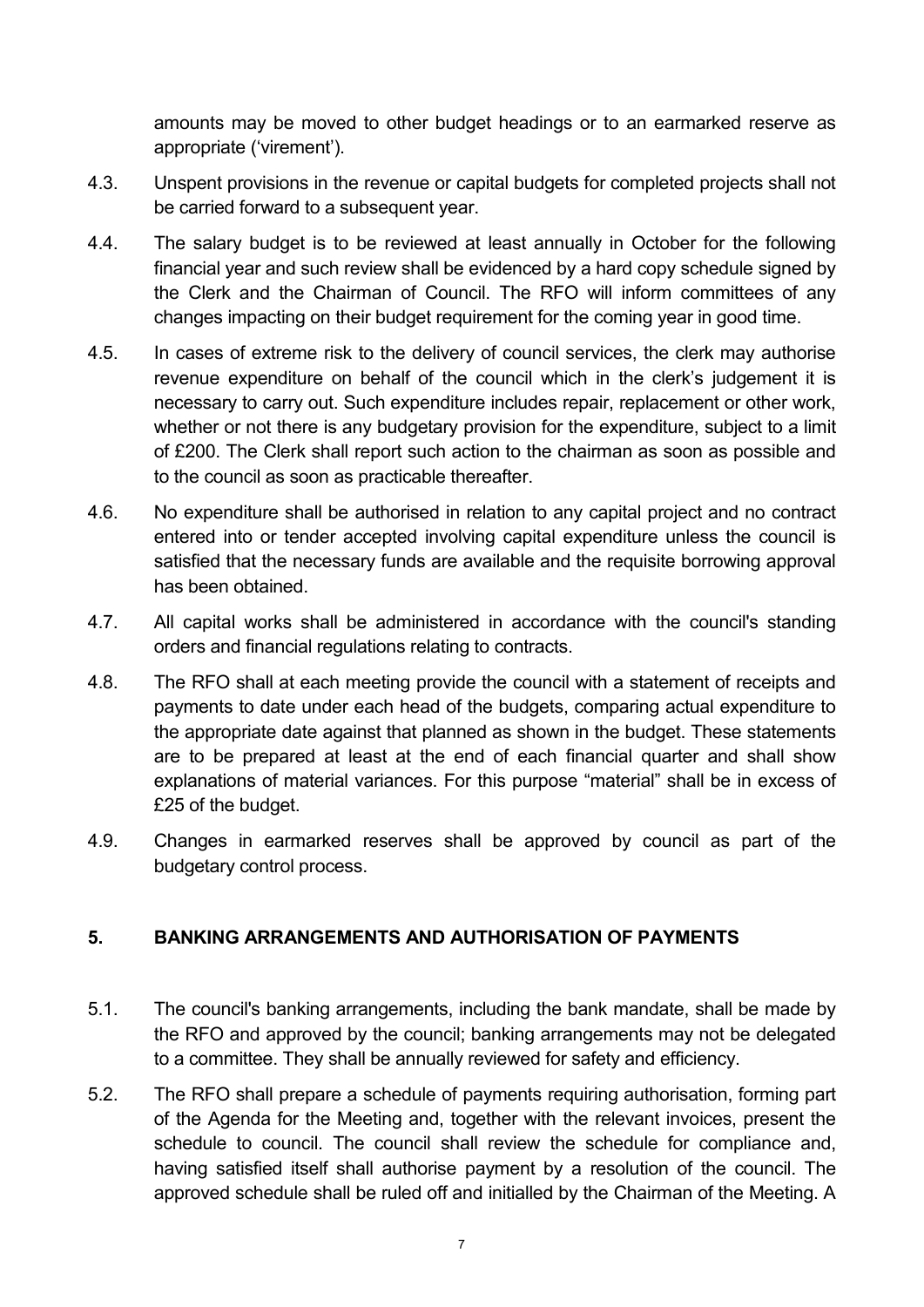detailed list of all payments shall be disclosed within or as an attachment to the minutes of the meeting at which payment was authorised. Personal payments (including salaries, wages, expenses and any payment made in relation to the termination of a contract of employment) may be summarised to remove public access to any personal information.

- 5.3. All invoices for payment shall be examined, verified and certified by the RFO to confirm that the work, goods or services to which each invoice relates has been received, carried out, examined and represents expenditure previously approved by the council.
- 5.4. The RFO shall examine invoices for arithmetical accuracy and analyse them to the appropriate expenditure heading. The RFO shall take all steps to pay all invoices submitted, and which are in order, at the next available council meeting.
- 5.5. The RFO shall have delegated authority to authorise the payment of items only in the following circumstances:
	- a) If a payment is necessary to avoid a charge to interest under the Late Payment of Commercial Debts (Interest) Act 1998, and the due date for payment is before the next scheduled Meeting of council, where the Chairman and RFO certify that there is no dispute or other reason to delay payment, provided that a list of such payments shall be submitted to the next appropriate meeting of council;
	- b) An expenditure item authorised under 5.6 below (continuing contracts and obligations) provided that a list of such payments shall be submitted to the next appropriate meeting of council; or
	- c) fund transfers within the councils banking arrangements up to the sum of £500, provided that a list of such payments shall be submitted to the next appropriate meeting of council.
- 5.6. For each financial year the RFO shall draw up a list of due payments which arise on a regular basis as the result of a continuing contract, statutory duty, or obligation (such as but not exclusively) Salaries, PAYE and NI, Superannuation Fund and regular maintenance contracts and the like for which council may authorise payment for the year provided that the requirements of regulation 4.1 (Budgetary Controls) are adhered to, provided also that a list of such payments shall be submitted to the next appropriate meeting of council.
- 5.7. A record of regular payments made under 5.6 above shall be drawn up and be signed by two members on each and every occasion when payment is authorised thus controlling the risk of duplicated payments being authorised and / or made.
- 5.8. In respect of grants a duly authorised committee shall approve expenditure within any limits set by council and in accordance with any policy statement approved by council. Any Revenue or Capital Grant in excess of £200 shall before payment, be subject to ratification by resolution of the council.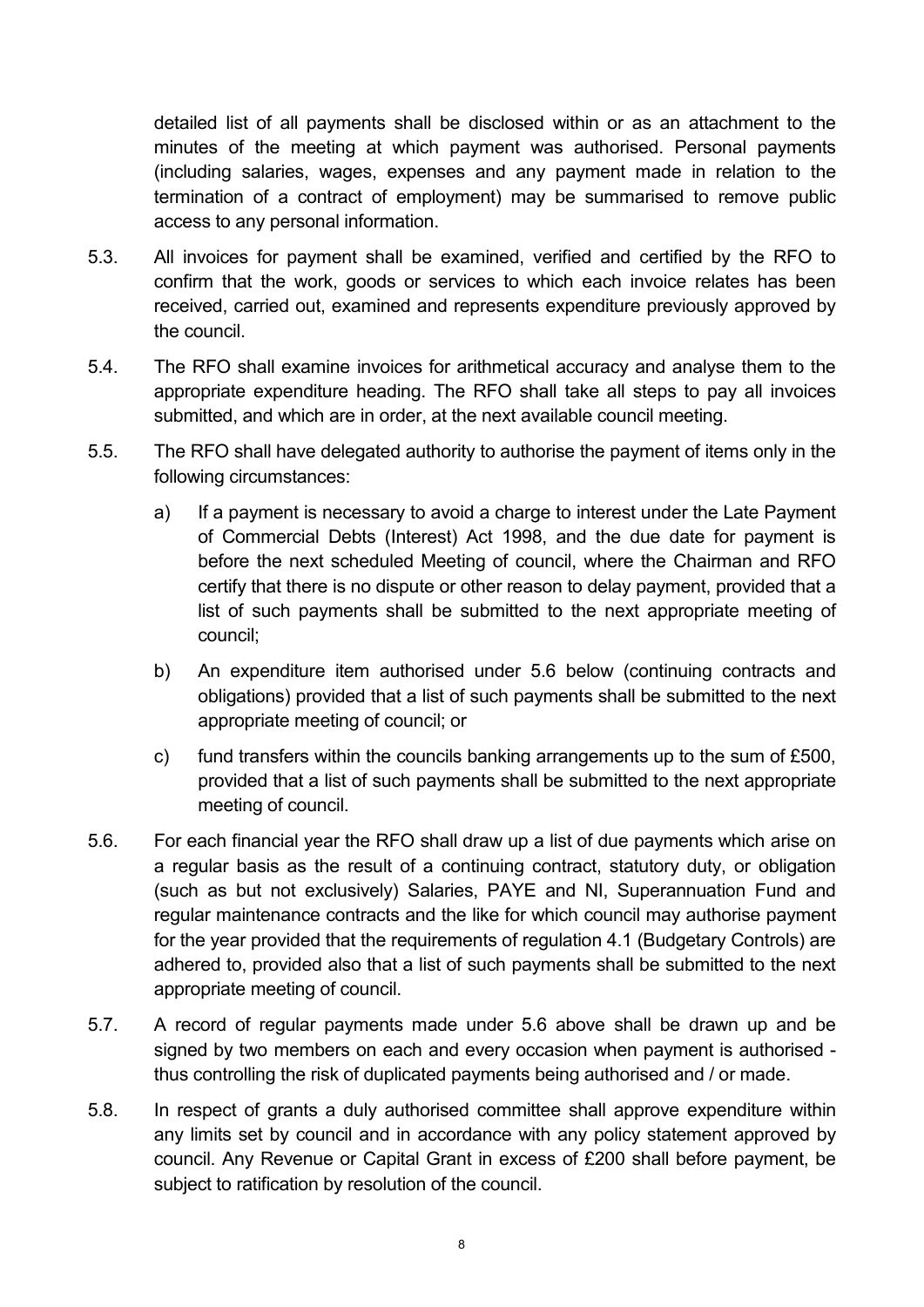- 5.9. Members are subject to the Code of Conduct that has been adopted by the council and shall comply with the Code and Standing Orders when a decision to authorise or instruct payment is made in respect of a matter in which they have a disclosable pecuniary or other interest, unless a dispensation has been granted.
- 5.10. The council will aim to rotate the duties of members in these Regulations so that onerous duties are shared out as evenly as possible over time.
- 5.11. Any changes in the recorded details of suppliers, such as bank account records, shall be approved in writing by a Member.

### 6. INSTRUCTIONS FOR THE MAKING OF PAYMENTS

- 6.1. The council will make safe and efficient arrangements for the making of its payments.
- 6.2. Following authorisation under Financial Regulation 5 above, the council, a duly delegated committee or, if so delegated, the RFO shall give instruction that a payment shall be made.
- 6.3. All payments shall be effected by cheque or other instructions to the council's bankers, or otherwise, in accordance with a resolution of council.
- 6.4. Cheques or orders for payment drawn on the bank account in accordance with the schedule as presented to council shall be signed by two members of council in accordance with a resolution instructing that payment. A member who is a bank signatory, having a connection by virtue of family or business relationships with the beneficiary of a payment, should not, under normal circumstances, be a signatory to the payment in question.
- 6.5. To indicate agreement of the details shown on the cheque or order for payment with the counterfoil and the invoice or similar documentation, the signatories shall each also initial the cheque counterfoil.
- 6.6. Cheques or orders for payment shall not normally be presented for signature other than at a council or committee meeting (including immediately before or after such a meeting). Any signatures obtained away from such meetings shall be reported to the council at the next convenient meeting.
- 6.7. If thought appropriate by the council, payment for utility supplies (energy, telephone and water) and any National Non-Domestic Rates may be made by variable direct debit provided that the instructions are signed by two members and any payments are reported to council as made. The approval of the use of a variable direct debit shall be renewed by resolution of the council at least every two years.
- 6.8. If thought appropriate by the council, payment for certain items (principally salaries) may be made by banker's standing order provided that the instructions are signed, or otherwise evidenced by two members are retained and any payments are reported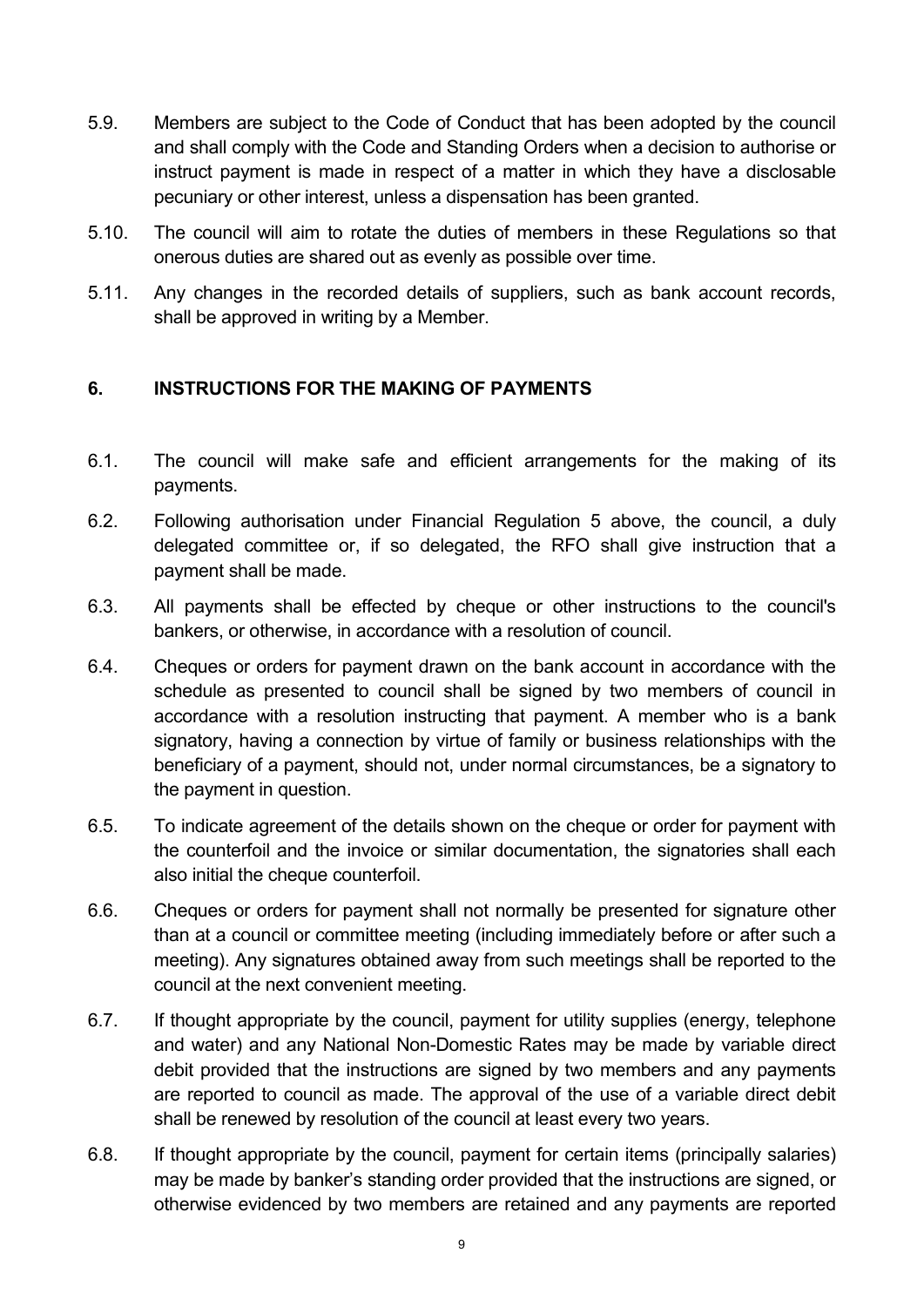to council as made. The approval of the use of a banker's standing order shall be renewed by resolution of the council at least every two years.

- 6.9. If thought appropriate by the council, payment for certain items may be made by BACS or CHAPS methods provided that the instructions for each payment are signed, or otherwise evidenced, by two authorised bank signatories, are retained and any payments are reported to council as made. The approval of the use of BACS or CHAPS shall be renewed by resolution of the council at least every two years.
- 6.10. If thought appropriate by the council payment for certain items may be made by internet banking transfer provided evidence is retained showing which members approved the payment.
- 6.11. Where a computer requires use of a personal identification number (PIN) or other password(s), for access to the council's records on that computer, a note shall be made of the PIN and Passwords and shall be handed to and retained by the Chairman of Council in a sealed dated envelope. This envelope may not be opened other than in the presence of two other councillors. After the envelope has been opened, in any circumstances, the PIN and / or passwords shall be changed as soon as practicable. The fact that the sealed envelope has been opened, in whatever circumstances, shall be reported to all members immediately and formally to the next available meeting of the council. This will not be required for a member's personal computer used only for remote authorisation of bank payments.
- 6.12. No employee or councillor shall disclose any PIN or password, relevant to the working of the council or its bank accounts, to any person not authorised in writing by the council or a duly delegated committee.
- 6.13. Regular back-up copies of the records on any computer shall be made and shall be stored securely away from the computer in question, and preferably off site.
- 6.14. The council, and any members using computers for the council's financial business, shall ensure that anti-virus, anti-spyware and firewall software with automatic updates, together with a high level of security, is used.
- 6.15. Where internet banking arrangements are made with any bank, the RFO shall be appointed as the Service Administrator. The bank mandate approved by the council shall identify a number of councillors who will be authorised to approve transactions on those accounts. The bank mandate will state clearly the amounts of payments that can be instructed by the use of the Service Administrator alone, or by the Service Administrator with a stated number of approvals.
- 6.16. Access to any internet banking accounts will be directly to the access page (which may be saved under "favourites"), and not through a search engine or e-mail link. Remembered or saved passwords facilities must not be used on any computer used for council banking work. Breach of this Regulation will be treated as a very serious matter under these regulations.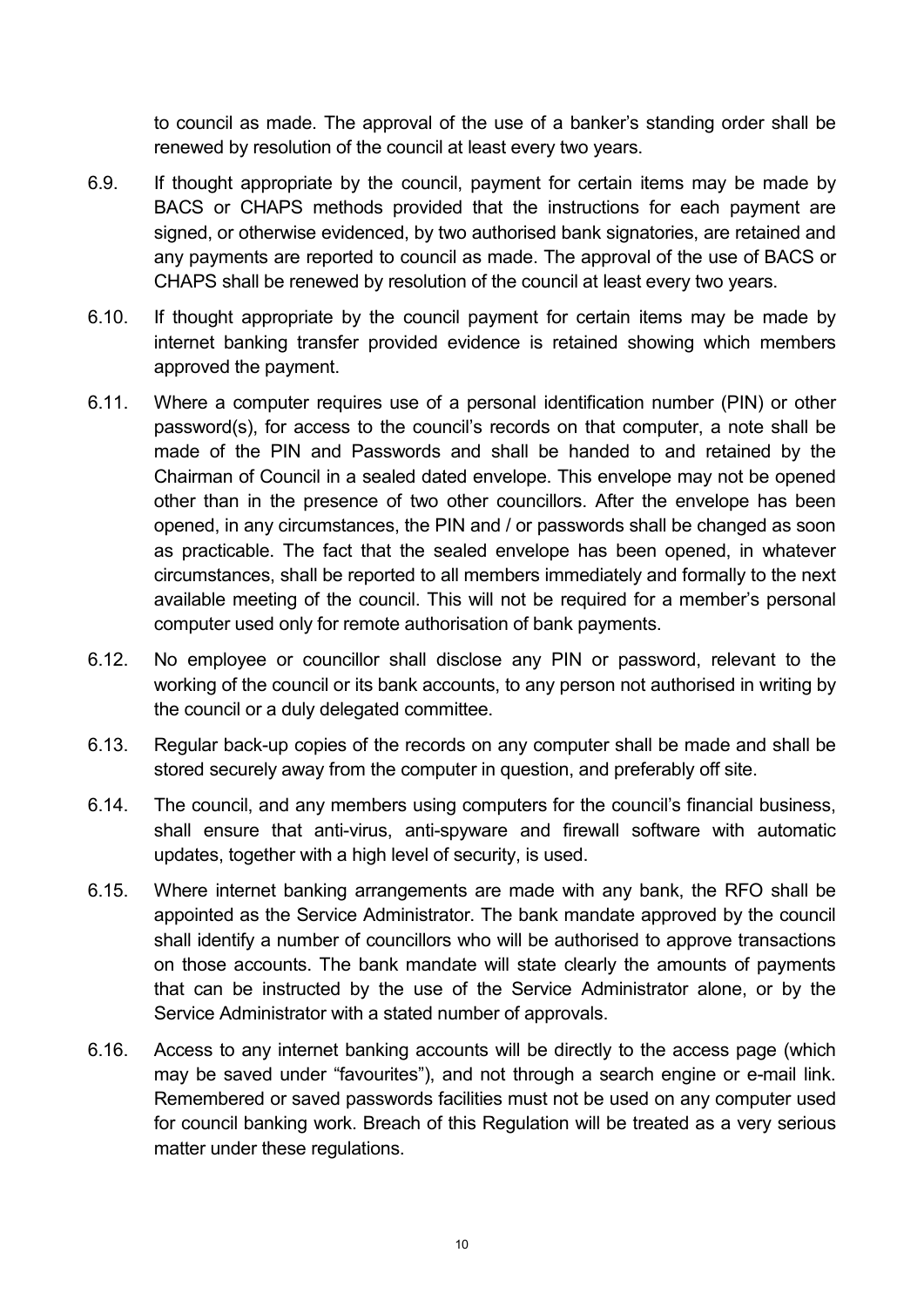- 6.17. Changes to account details for suppliers, which are used for internet banking may only be changed on written hard copy notification by the supplier and supported by hard copy authority for change signed by two members. A programme of regular checks of standing data with suppliers will be followed.
- 6.18. Any Debit Card issued for use will be specifically restricted to the RFO and will also be restricted to a single transaction maximum value of £200 unless authorised by council in writing before any order is placed.
- 6.19. The council will not maintain any form of cash float. All cash received must be banked intact. Any payments made in cash by the RFO (for example for postage or minor stationery items) shall be refunded on a regular basis, at least quarterly.

## 7. PAYMENT OF SALARIES

- 7.1. As an employer, the council shall make arrangements to meet fully the statutory requirements placed on all employers by PAYE and National Insurance legislation. The payment of all salaries shall be made in accordance with payroll records and the rules of PAYE and National Insurance currently operating, and salary rates shall be as agreed by council, or duly delegated committee.
- 7.2. Payment of salaries and payment of deductions from salary such as may be required to be made for tax, national insurance and pension contributions, or similar statutory or discretionary deductions must be made in accordance with the payroll records and on the appropriate dates stipulated in employment contracts, provided that each payment is reported to the next available council meeting, as set out in these regulations above.
- 7.3. No changes shall be made to any employee's pay, emoluments, or terms and conditions of employment without the prior consent of the council.
- 7.4. Each and every payment to employees of net salary and to the appropriate creditor of the statutory and discretionary deductions shall be recorded in a separate confidential record (confidential cash book). This confidential record is not open to inspection or review (under the Freedom of Information Act 2000 or otherwise) other than:
	- a) by any councillor who can demonstrate a need to know;
	- b) by the internal auditor;
	- c) by the external auditor; or
	- d) by any person authorised under Audit Commission Act 1998, or any superseding legislation.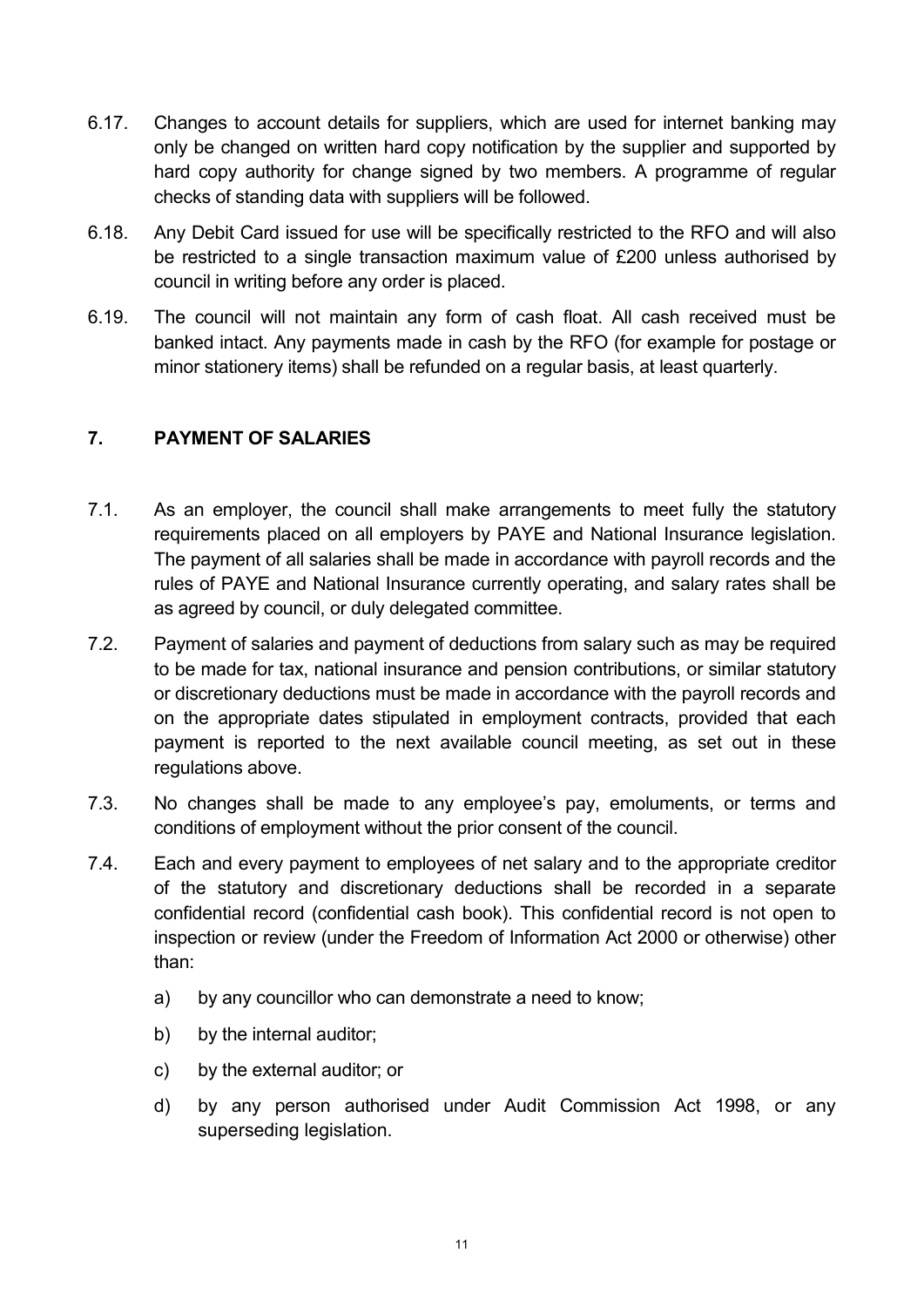- 7.5. The total of such payments in each calendar month shall be reported with all other payments as made as may be required under these Financial Regulations, to ensure that only payments due for the period have actually been paid.
- 7.6. An effective system of personal performance management should be maintained for the senior officers.
- 7.7. Any termination payments shall be supported by a clear business case and reported to the council. Termination payments shall only be authorised by council.
- 7.8. Before employing interim staff the council must consider a full business case.

## 8. LOANS AND INVESTMENTS

- 8.1. All borrowings shall be effected in the name of the council, after obtaining any necessary borrowing approval. Any application for borrowing approval shall be approved by Council as to terms and purpose. The application for borrowing approval, and subsequent arrangements for the loan shall only be approved by full council.
- 8.2. Any financial arrangement which does not require formal borrowing approval from the Secretary of State (such as Hire Purchase or Leasing of tangible assets) shall be subject to approval by the full council. In each case a report in writing shall be provided to council in respect of value for money for the proposed transaction.
- 8.3. The council will arrange with the council's banks and investment providers for the sending of a copy of each statement of account to the Chairman of the council at the same time as one is issued to the RFO.
- 8.4. All loans and investments shall be negotiated in the name of the council and shall be for a set period in accordance with council policy.
- 8.5. The council shall consider the need for an Investment Strategy and Policy which, if drawn up, shall be in accordance with relevant regulations, proper practices and guidance. Any Strategy and Policy shall be reviewed by the council at least annually.
- 8.6. All investments of money under the control of the council shall be in the name of the council.
- 8.7. All investment certificates and other documents relating thereto shall be retained in the custody of the RFO.
- 8.8. Payments in respect of short term or long term investments, including transfers between bank accounts held in the same bank, or branch, shall be made in accordance with Regulation 5 (Authorisation of payments) and Regulation 6 (Instructions for payments).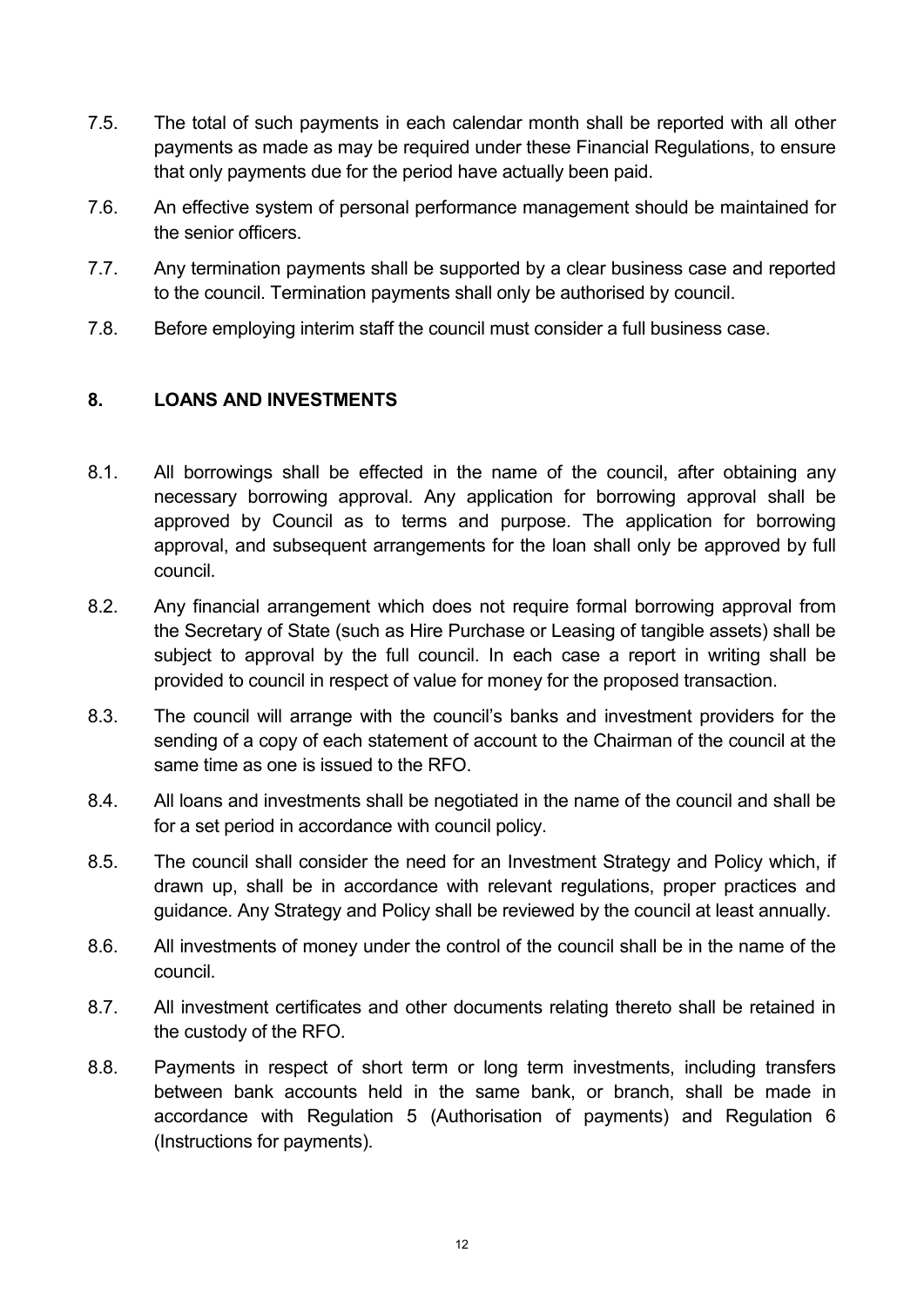#### 9. INCOME

- 9.1. The collection of all sums due to the council shall be the responsibility of and under the supervision of the RFO.
- 9.2. Particulars of all charges to be made for work done, services rendered or goods supplied shall be agreed annually by the council, notified to the RFO and the RFO shall be responsible for the collection of all accounts due to the council.
- 9.3. The council will review all fees and charges at least annually, following a report of the Clerk.
- 9.4. Any sums found to be irrecoverable and any bad debts shall be reported to the council and shall be written off in the year.
- 9.5. All sums received on behalf of the council shall be banked intact as directed by the RFO. In all cases, all receipts shall be deposited with the council's bankers with such frequency as the RFO considers necessary.
- 9.6. The origin of each receipt shall be entered on the paying-in slip.
- 9.7. Personal cheques shall not be cashed out of money held on behalf of the council.
- 9.8. The RFO shall promptly complete any VAT Return that is required. Any repayment claim due in accordance with VAT Act 1994 section 33 shall be made at least annually coinciding with the financial year end.
- 9.9. Where any significant sums of cash are regularly received by the council, the RFO shall take such steps as are agreed by the council to ensure that more than one person is present when the cash is counted in the first instance, that there is a reconciliation to some form of control such as ticket issues, and that appropriate care is taken in the security and safety of individuals banking such cash.

### 10. ORDERS FOR WORK, GOODS AND SERVICES

- 10.1. An official order or letter shall be issued for all work, goods and services unless a formal contract is to be prepared or an official order would be inappropriate. Copies of orders shall be retained.
- 10.2. Order books shall be controlled by the RFO.
- 10.3. All members and officers are responsible for obtaining value for money at all times. An officer issuing an official order shall ensure as far as reasonable and practicable that the best available terms are obtained in respect of each transaction, usually by obtaining three or more quotations or estimates from appropriate suppliers, subject to any de minimis provisions in Regulation 11.1 below.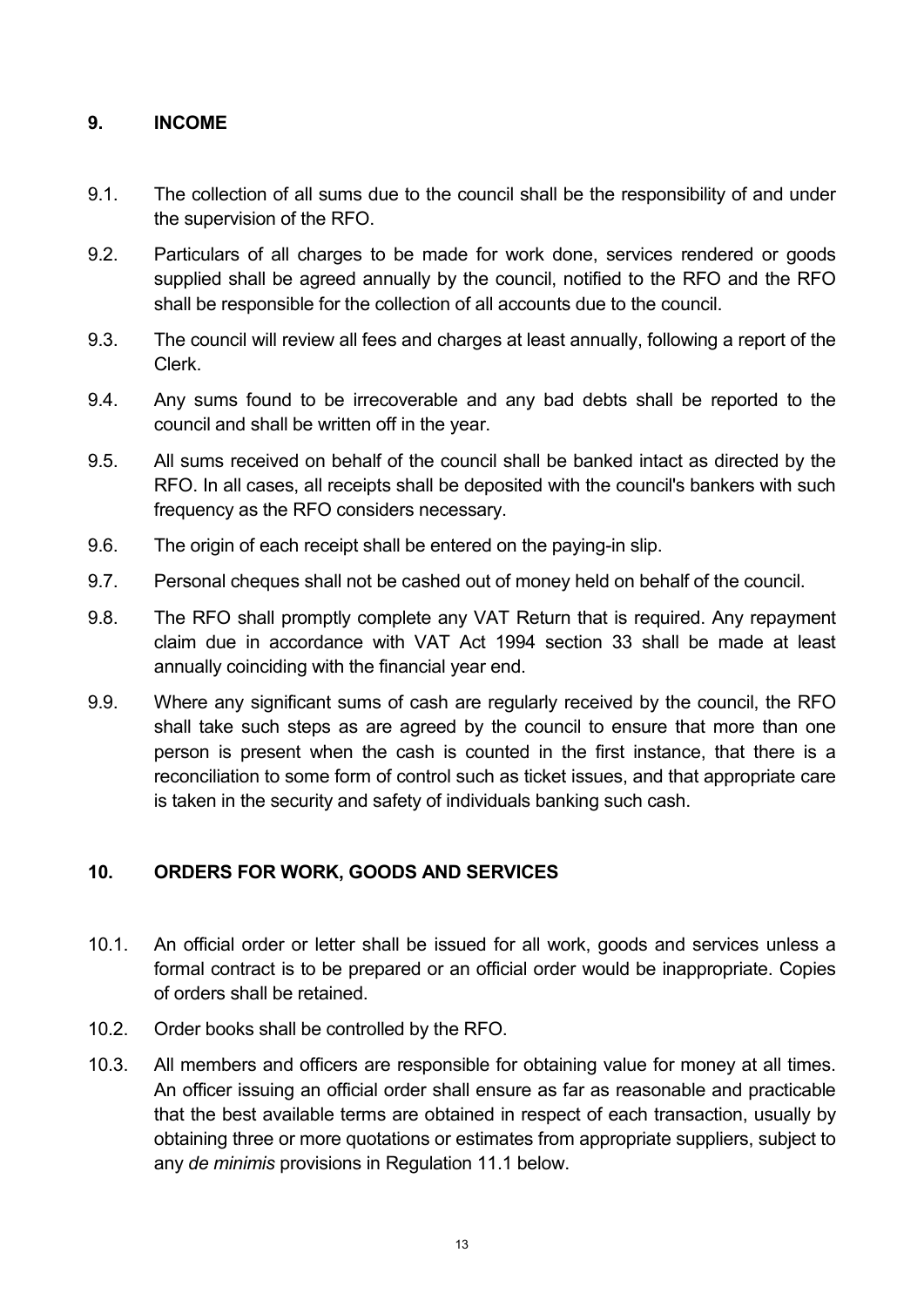- 10.4. A member may not issue an official order or make any contract on behalf of the council.
- 10.5. The RFO shall verify the lawful nature of any proposed purchase before the issue of any order, and in the case of new or infrequent purchases or payments, the RFO shall ensure that the statutory authority shall be reported to the meeting at which the order is approved so that the minutes can record the power being used.

### 11. CONTRACTS

 $\overline{a}$ 

- 11.1. Procedures as to contracts are laid down as follows:
	- a. Every contract shall comply with these financial regulations, and no exceptions shall be made otherwise than in an emergency provided that this regulation need not apply to contracts which relate to items (i) to (vi) below:
		- i. for the supply of gas, electricity, water, sewerage and telephone services;
		- ii. for specialist services such as are provided by solicitors, accountants, surveyors and planning consultants;
		- iii. for work to be executed or goods or materials to be supplied which consist of repairs to or parts for existing machinery or equipment or plant;
		- iv. for work to be executed or goods or materials to be supplied which constitute an extension of an existing contract by the council;
		- v. for additional audit work of the external auditor up to an estimated value of £200 (in excess of this sum the Clerk and RFO shall act after consultation with the Chairman and Vice Chairman of council); and
		- vi. for goods or materials proposed to be purchased which are proprietary articles and / or are only sold at a fixed price.
	- b. Where the council intends to procure or award a public supply contract, public service contract or public works contract as defined by The Public Contracts Regulations 2015 ("the Regulations") which is valued at £25,000 or more, the council shall comply with the relevant requirements of the Regulations<sup>1</sup>.
	- c. The full requirements of The Regulations, as applicable, shall be followed in respect of the tendering and award of a public supply contract, public service contract or public works contract which exceed thresholds in The Regulations set by the Public Contracts Directive 2014/24/EU (which may change from time to time)<sup>2</sup>.

<sup>1</sup> The Regulations require councils to use the Contracts Finder website to advertise contract opportunities,

set out the procedures to be followed in awarding new contracts and to publicise the award of new contracts 2 Thresholds currently applicable are:

a. For public supply and public service contracts 209,000 Euros (£164,176)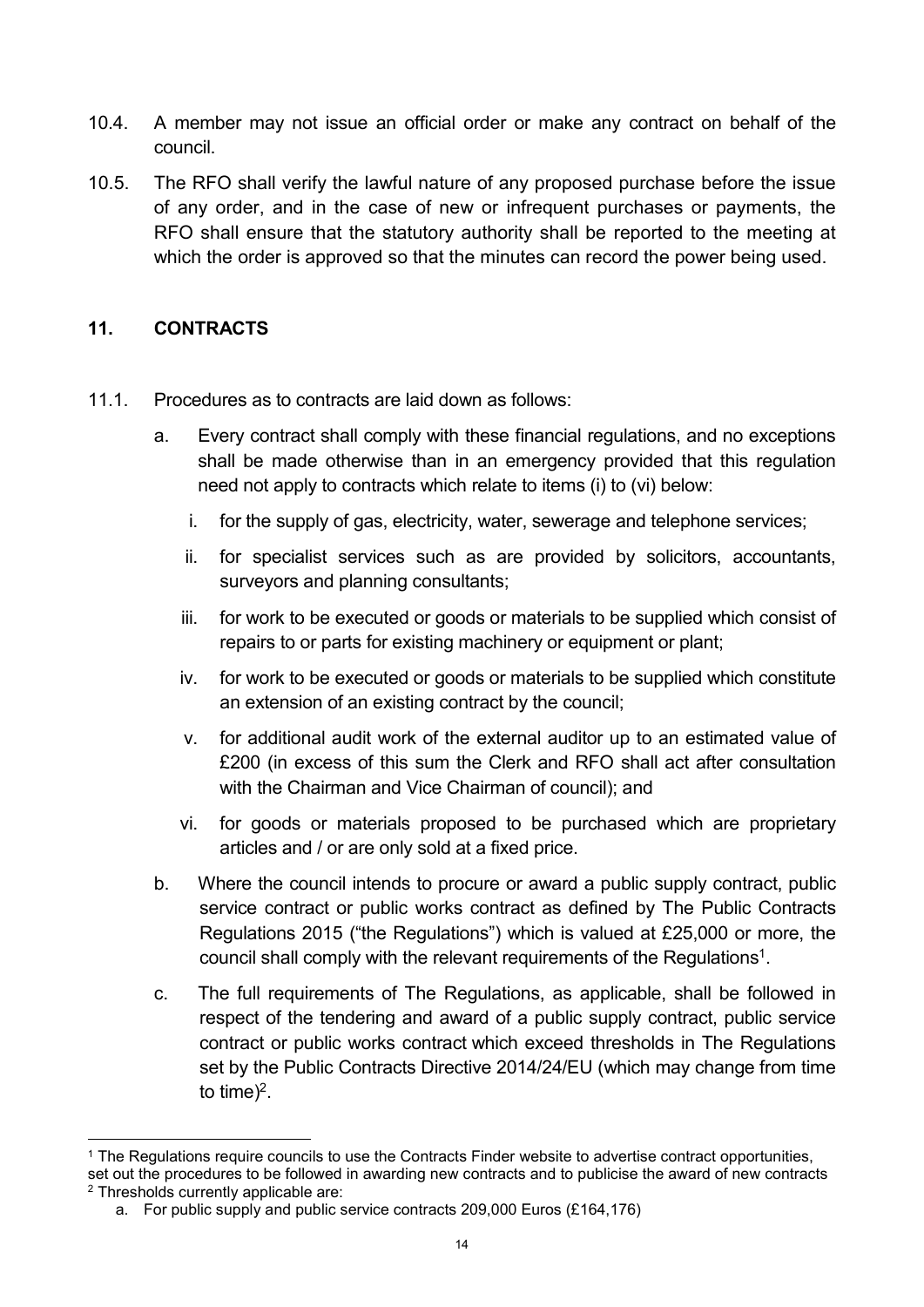- d. When applications are made to waive financial regulations relating to contracts to enable a price to be negotiated without competition the reason shall be embodied in a recommendation to the council.
- e. Such invitation to tender shall state the general nature of the intended contract and the Clerk shall obtain the necessary technical assistance to prepare a specification in appropriate cases. The invitation shall in addition state that tenders must be addressed to the Clerk in the ordinary course of post. Each tendering firm shall be supplied with a specifically marked envelope in which the tender is to be sealed and remain sealed until the prescribed date for opening tenders for that contract.
- f. All sealed tenders shall be opened at the same time on the prescribed date by the Clerk in the presence of at least one member of council.
- g. When it is to enter into a contract of less than £25,000 in value for the supply of goods or materials or for the execution of works or specialist services other than such goods, materials, works or specialist services as are excepted as set out in paragraph (a) the RFO shall obtain 3 quotations (priced descriptions of the proposed supply); where the value is below £3,000 and above £100 the Clerk or RFO shall strive to obtain 3 estimates. Otherwise, Regulation 10.3 above shall apply.
	- h. The council shall not be obliged to accept the lowest or any tender, quote or estimate.
	- i. Should it occur that the council, or duly delegated committee, does not accept any tender, quote or estimate, the work is not allocated and the council requires further pricing, provided that the specification does not change, no person shall be permitted to submit a later tender, estimate or quote who was present when the original decision making process was being undertaken.

## 12. PAYMENTS UNDER CONTRACTS FOR BUILDING OR OTHER CONSTRUCTION WORKS (PUBLIC WORKS CONTRACTS)

- 12.1. Payments on account of the contract sum shall be made within the time specified in the contract by the RFO upon authorised certificates of the architect or other consultants engaged to supervise the contract (subject to any percentage withholding as may be agreed in the particular contract).
- 12.2. Where contracts provide for payment by instalments the RFO shall maintain a record of all such payments. In any case where it is estimated that the total cost of work carried out under a contract, excluding agreed variations, will exceed the contract sum of 5% or more a report shall be submitted to the council.

 $\overline{a}$ 

b. For public works contracts 5,225,000 Euros (£4,104,394)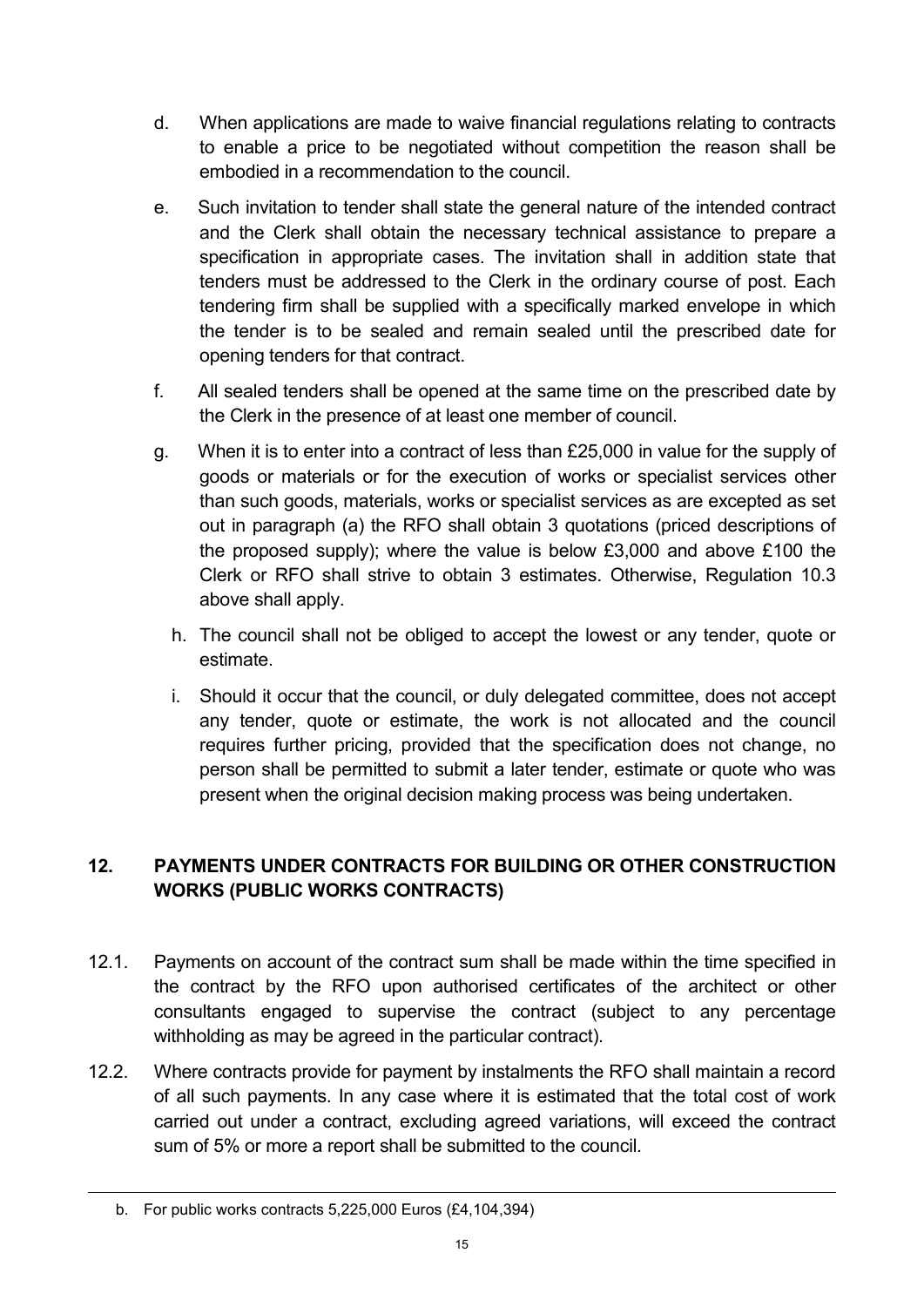12.3. Any variation to a contract or addition to or omission from a contract must be approved by the council and Clerk to the contractor in writing, the council being informed where the final cost is likely to exceed the financial provision.

#### 13. STORES AND EQUIPMENT

- 13.1. Delivery Notes shall be obtained in respect of all goods received or otherwise delivered and goods must be checked as to order and quality at the time delivery is made.
- 13.2. The FRO shall be responsible for periodic checks of stocks and stores at least annually.

### 14. ASSETS, PROPERTIES AND ESTATES

- 14.1. The Clerk shall make appropriate arrangements for the custody of all title deeds and Land Registry Certificates of properties held by the council. The RFO shall ensure a record is maintained of all properties held by the council, recording the location, extent, plan, reference, purchase details, nature of the interest, tenancies granted, rents payable and purpose for which held in accordance with Accounts and Audit Regulations.
- 14.2. No tangible moveable property shall be purchased or otherwise acquired, sold, leased or otherwise disposed of, without the authority of the council, together with any other consents required by law, save where the estimated value of any one item of tangible movable property does not exceed £100.
- 14.3. No real property (interests in land) shall be sold, leased or otherwise disposed of without the authority of the council, together with any other consents required by law. In each case a report in writing shall be provided to council in respect of valuation and surveyed condition of the property (including matters such as planning permissions and covenants) together with a proper business case (including an adequate level of consultation with the electorate).
- 14.4. No real property (interests in land) shall be purchased or acquired without the authority of the full council. In each case a report in writing shall be provided to council in respect of valuation and surveyed condition of the property (including matters such as planning permissions and covenants) together with a proper business case (including an adequate level of consultation with the electorate).
- 14.5. Subject only to the limit set in Regulation 14.2 above, no tangible moveable property shall be purchased or acquired without the authority of the full council. In each case a report in writing shall be provided to council with a full business case.